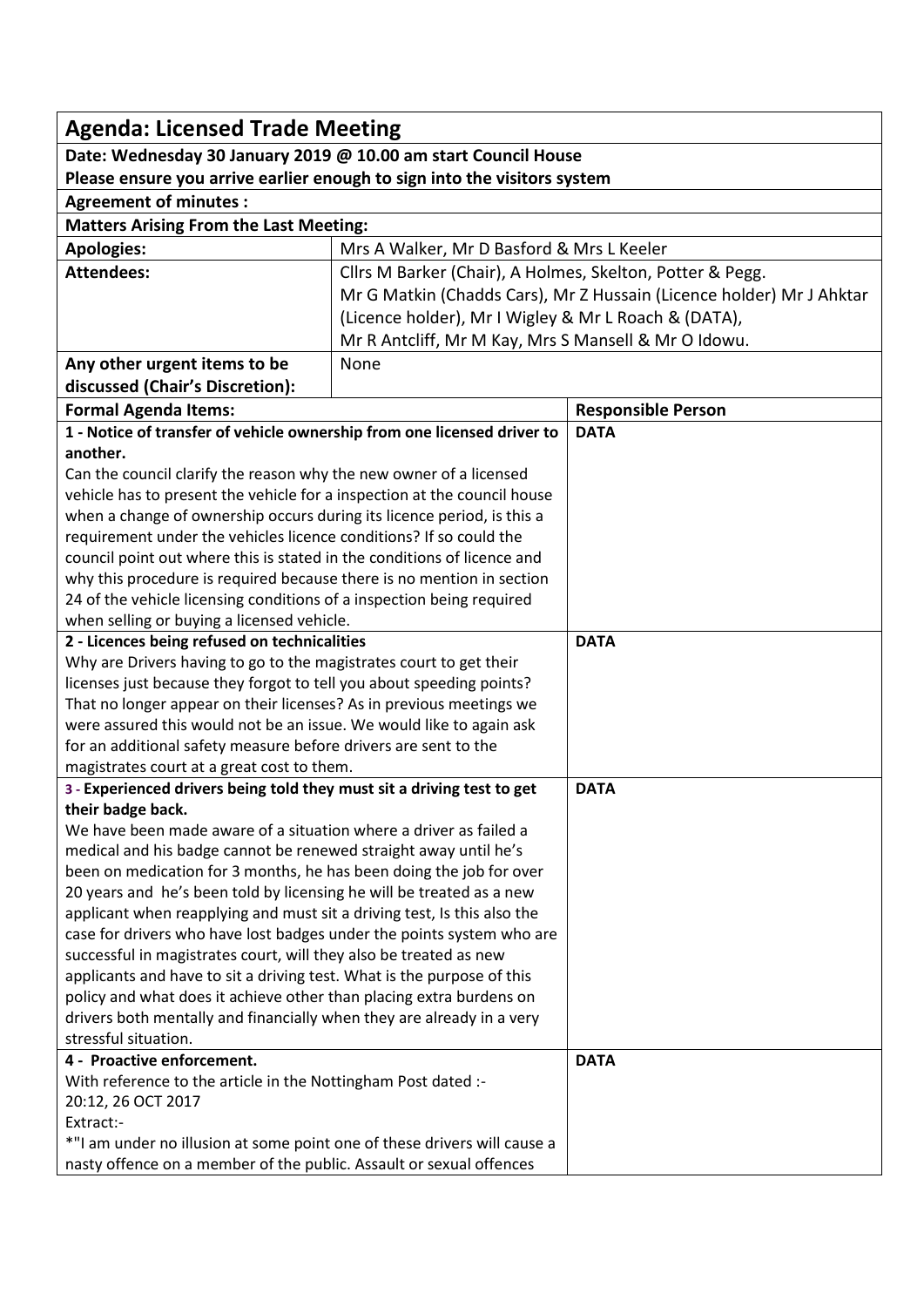| from the taxi industry in nearly every case is from an illegal tout.*                                                 |             |
|-----------------------------------------------------------------------------------------------------------------------|-------------|
| Extract:- *More than 100 taxis operating illegally in Nottingham, says                                                |             |
| head of licensing Richard Antcliff said: "I am under no illusion at some                                              |             |
| point one of these drivers will cause a nasty offence on a member of                                                  |             |
| the public.*                                                                                                          |             |
| Would Richard Antcliff and the taxi licensing team go out and show                                                    |             |
| drivers that are illegally plying for hire their card(s) and tell them not                                            |             |
| to ply for hire here as DATA have the exact same fear of harm coming                                                  |             |
| to the Derbyshire public as Richard had for the Nottinghamshire                                                       |             |
| Public.                                                                                                               |             |
| 5 - D.A.T.A sitting down with the Councils Richard Antcliff.                                                          | <b>DATA</b> |
| D.A.T.A would like to request on behalf of the trade that we are                                                      |             |
| allowed to sit down with Richard and help give the trades input on the                                                |             |
| councils planned new changes, we feel this is vital in the smooth                                                     |             |
| transition of any new changes that may be implemented.                                                                |             |
| 6 - Meaningful Options in latest consultation not game theory.                                                        | <b>DATA</b> |
| Can the Council give us some real options in the next consultation as in                                              |             |
| not just up to 10 years in age limits in the new consultation, and can                                                |             |
| the consultation be mailed out to all drivers or do you need help from                                                |             |
| the . D.A.T.A volunteers who would happily hand out any printed                                                       |             |
| consultation forms                                                                                                    |             |
| 7 - Why is there a need for a lower age limit being proposed.                                                         | <b>DATA</b> |
| If an upper age limit is agreed with the trade then there is no need for                                              |             |
| a lower age limit. If a person wants to licence for just 1 plate then he                                              |             |
| or she should be allowed to do so.                                                                                    |             |
| 8 - Will there be better provision for other vehicles types in the                                                    | <b>DATA</b> |
| future.                                                                                                               |             |
| The council will probably be aware that other manufacturers are going                                                 |             |
| to release different types of vehicles soon, If decision are made by 1                                                |             |
| person alone then his or her prejudice may rule out the nissan e-nv200                                                |             |
| Dynamo or other such vehicles which will be coming out soon. Can we                                                   |             |
| ensure enough wriggle room in measurement requirements to                                                             |             |
| approve newer vehicles so that they are given adequate consideration                                                  |             |
| and reasonable dispensation if required, especially when they are                                                     |             |
| being approved in neighbouring Councils.<br>9 - New vehicles Colour                                                   |             |
|                                                                                                                       | <b>DATA</b> |
| D.A.T.A members and Hackney members whom have signed petitions                                                        |             |
| for the change of colour to black would like to request that the Council                                              |             |
| not insist on the wrapping of the bonnet roof and boot. In the interest                                               |             |
| of tasteful aesthetics and costs it is the view of the very many drivers                                              |             |
| that a newly licenced vehicle should be allowed to be licensed in Black                                               |             |
| and have white livery on the front doors. As most drivers feel the                                                    |             |
| wrapping in Yellow is totally unnecessary as the preferred option is to                                               |             |
| have a coat of arms or a crest or insignia or logo denoting the cab is                                                |             |
| licenced in DERBY. Underneath which you could have the HC Licence                                                     |             |
| number. The wrapping in Yellow would detract from the overall                                                         |             |
| Aesthetics of a new vehicle which would cost many thousands of                                                        |             |
| pounds. To licence a new vehicle in the original colour of black with                                                 |             |
| white signage would be extremely tasteful and look more professional.                                                 |             |
| Furthermore it would be in keeping with a more modern image.<br>10 - Retro fit emissions lowering devices and grants. |             |
|                                                                                                                       | <b>DATA</b> |